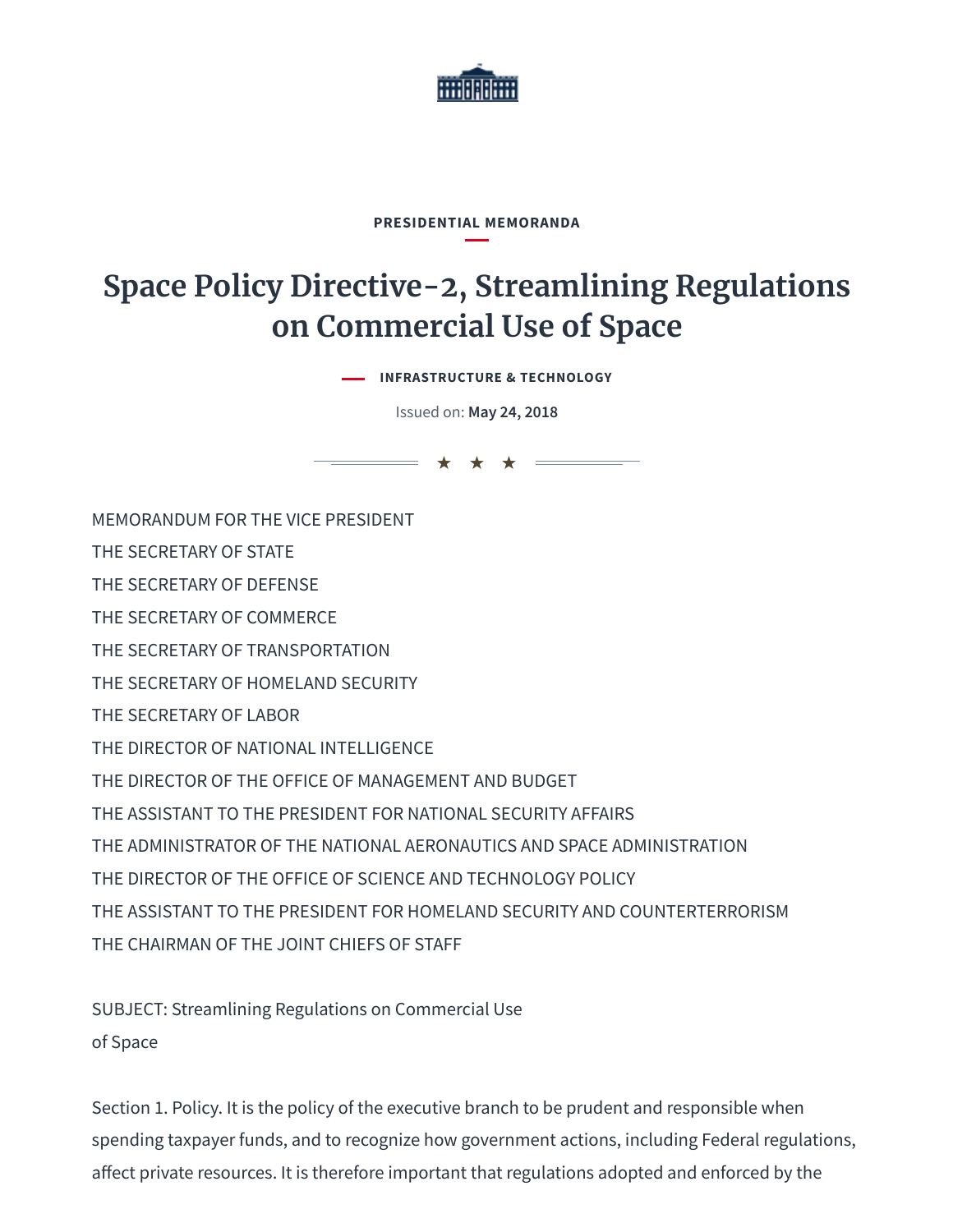executive branch promote economic growth; minimize uncertainty for taxpayers, investors, and private industry; protect national security, public-safety, and foreign policy interests; and encourage American leadership in space commerce.

Sec. 2. Launch and Re-entry Licensing. (a) No later than February 1, 2019, the Secretary of Transportation shall review regulations adopted by the Department of Transportation that provide for and govern licensing of commercial space flight launch and re-entry for consistency with the policy set forth in section 1 of this memorandum and shall rescind or revise those regulations, or publish for notice and comment proposed rules rescinding or revising those regulations, as appropriate and consistent with applicable law.

(b) Consistent with the policy set forth in section 1 of this memorandum, the Secretary of Transportation shall consider the following:

(i) requiring a single license for all types of commercial space flight launch and re-entry operations; and

(ii) replacing prescriptive requirements in the commercial space flight launch and re-entry licensing process with performance-based criteria.

(c) In carrying out the review required by subsection (a) of this section, the Secretary of Transportation shall coordinate with the members of the National Space Council.

(d) The Secretary of Defense, the Secretary of Transportation, and the Administrator of the National Aeronautics and Space Administration shall coordinate to examine all existing U.S. Government requirements, standards, and policies associated with commercial space flight launch and re entry operations from Federal launch ranges and, as appropriate and consistent with applicable law, to minimize those requirements, except those necessary to protect public safety and national security, that would conflict with the efforts of the Secretary of Transportation in implementing the Secretary's responsibilities under this section.

Sec. 3. Commercial Remote Sensing. (a) Within 90 days of the date of this memorandum, the Secretary of Commerce shall review the regulations adopted by the Department of Commerce under Title II of the Land Remote Sensing Policy Act of 1992 (51 U.S.C. 60101 et seq.) for consistency with the policy set forth in section 1 of this memorandum and shall rescind or revise those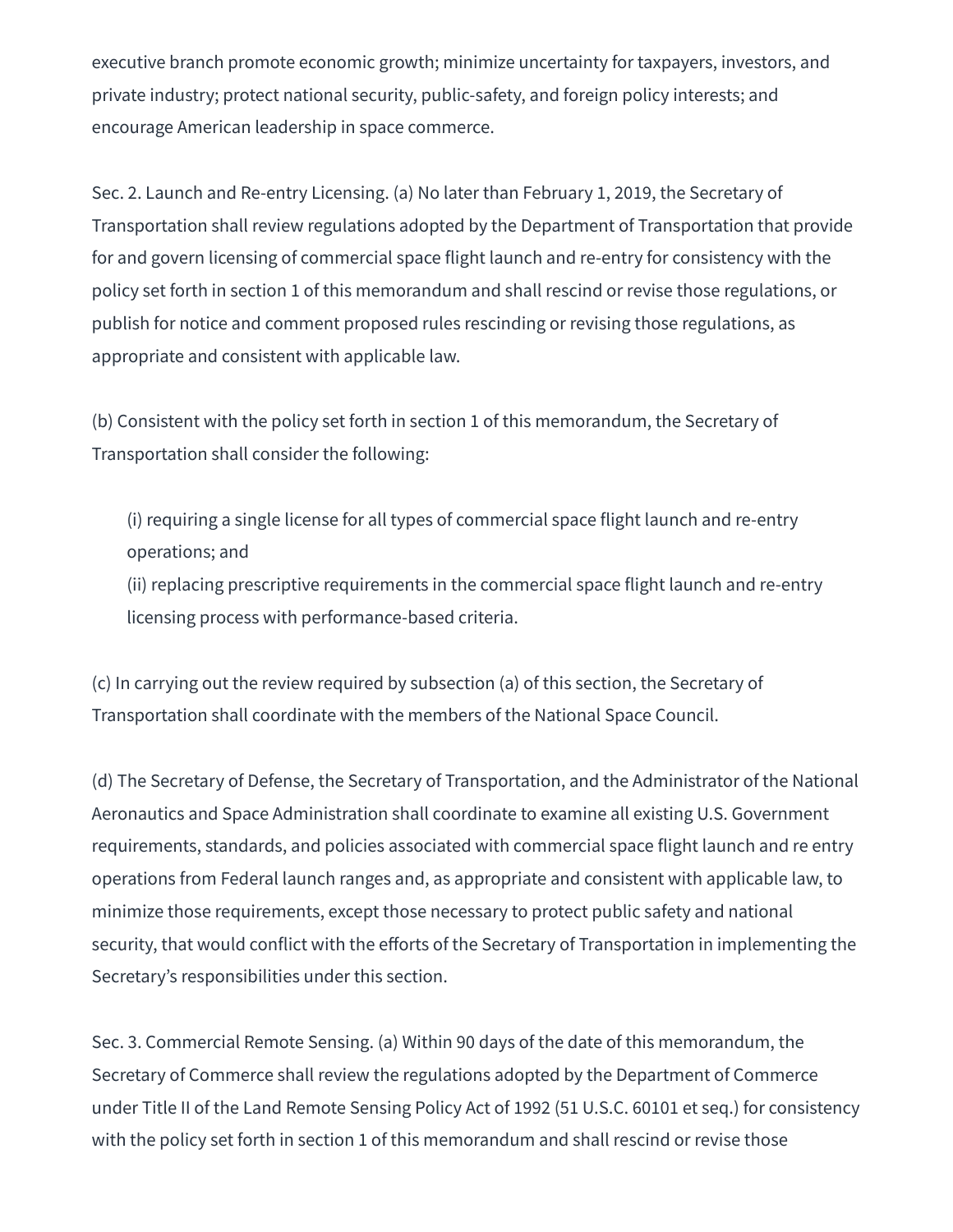regulations, or publish for notice and comment proposed rules rescinding or revising those regulations, as appropriate and consistent with applicable law.

(b) In carrying out the review required by subsection (a) of this section, the Secretary of Commerce shall coordinate with the Secretary of State, the Secretary of Defense, the Administrator of the National Aeronautics and Space Administration, and, as appropriate, the Chairman of the Federal Communications Commission.

(c) Within 120 days of the date of the completion of the review required by subsection (a) of this section, the Secretary of Commerce, in coordination with the Secretary of State and the Secretary of Defense, shall transmit to the Director of the Office of Management and Budget a legislative proposal to encourage expansion of the licensing of commercial remote sensing activities. That proposal shall be consistent with the policy set forth in section 1 of this memorandum.

Sec. 4. Reorganization of the Department of Commerce. (a) To the extent permitted by law, the Secretary of Commerce shall consolidate in the Office of the Secretary of Commerce the responsibilities of the Department of Commerce with respect to the Department's regulation of commercial space flight activities.

(b) Within 30 days of the date of this memorandum, the Secretary of Commerce shall transmit to the Director of the Office of Management and Budget a legislative proposal to create within the Department of Commerce an entity with primary responsibility for administering the Department's regulation of commercial space flight activities.

Sec. 5. Radio Frequency Spectrum. (a) The Secretary of Commerce, in coordination with the Director of the Office of Science and Technology Policy, shall work with the Federal Communications Commission to ensure that Federal Government activities related to radio frequency spectrum are, to the extent permitted by law, consistent with the policy set forth in section 1 of this memorandum.

(b) Within 120 days of the date of this memorandum, the Secretary of Commerce and the Director of the Office of Science and Technology Policy, in consultation with the Chairman of the Federal Communications Commission, and in coordination with the members of the National Space Council, shall provide to the President, through the Executive Secretary of the National Space Council, a report on improving the global competitiveness of the United States space sector